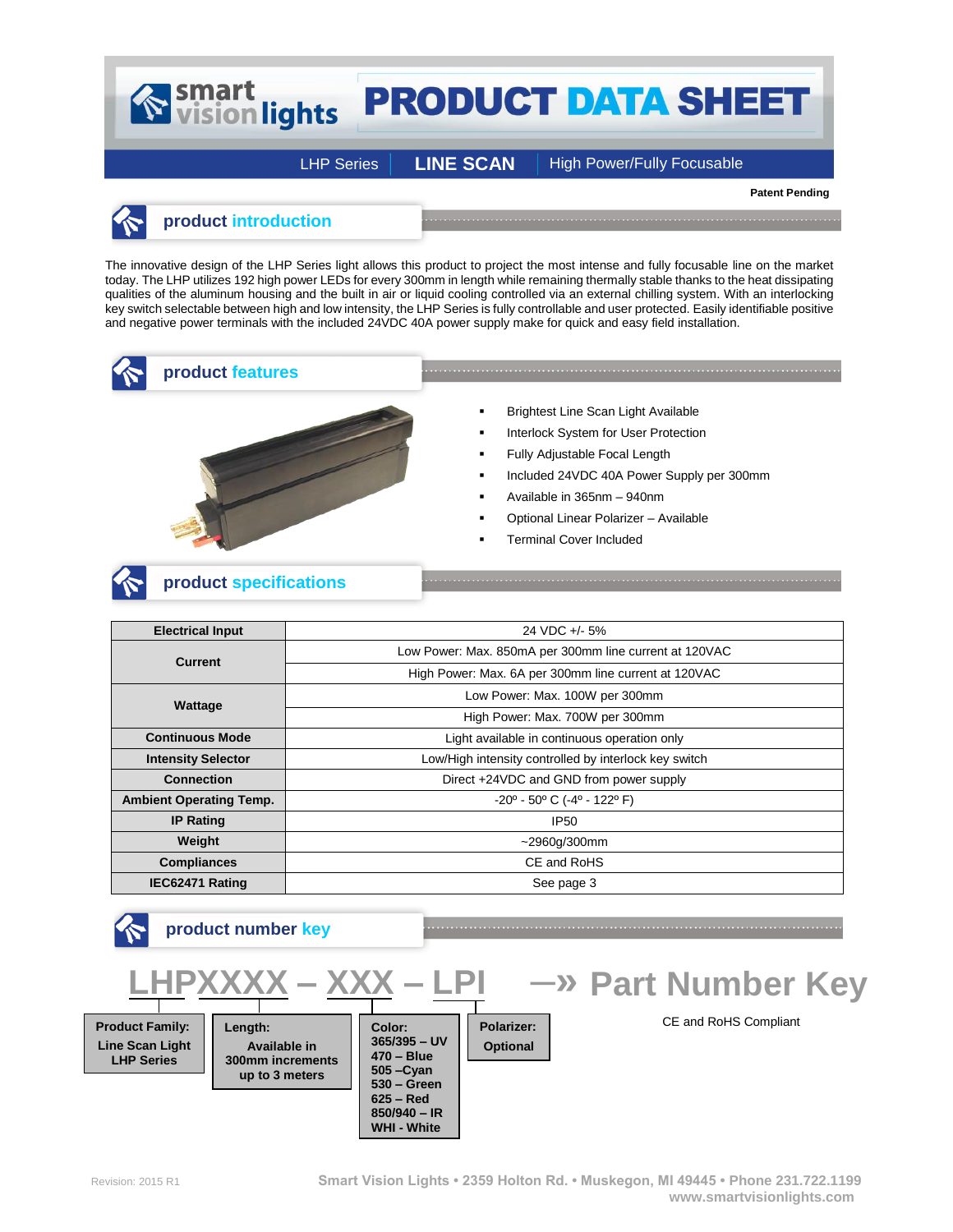

**!**

**!**

## **warnings**

#### **Attention**

Please note that the power requirements are 6A line current at 120VAC per 300mm. Failure to supply the power supply with 6A of line current will result in non-repeatable lighting. Contact SVL for more information.

#### **Warning**

Operation of the LHP in the **high power mode** requires the use of the external water chilling system. Failure to implement the chilling system will result in non-warranty damage to the product. Operation in the **low power mode** does not require the external water chiller although it is recommended.

## **wiring configuration**



**focusing & adjustments**



#### **Manual Focusing Adjustment Screws Alignment Indicators**

Four manual adjustment screws focus the LHP to the proper working distance needed for each application.

| <b>Recommended Working Distance</b> | 130-180mm |
|-------------------------------------|-----------|
| <b>Approximate Line Width</b>       | $4-9mm$   |





Alignment markings are engraved into the housing that allows for visual verification of proper focusing of the LHP product.